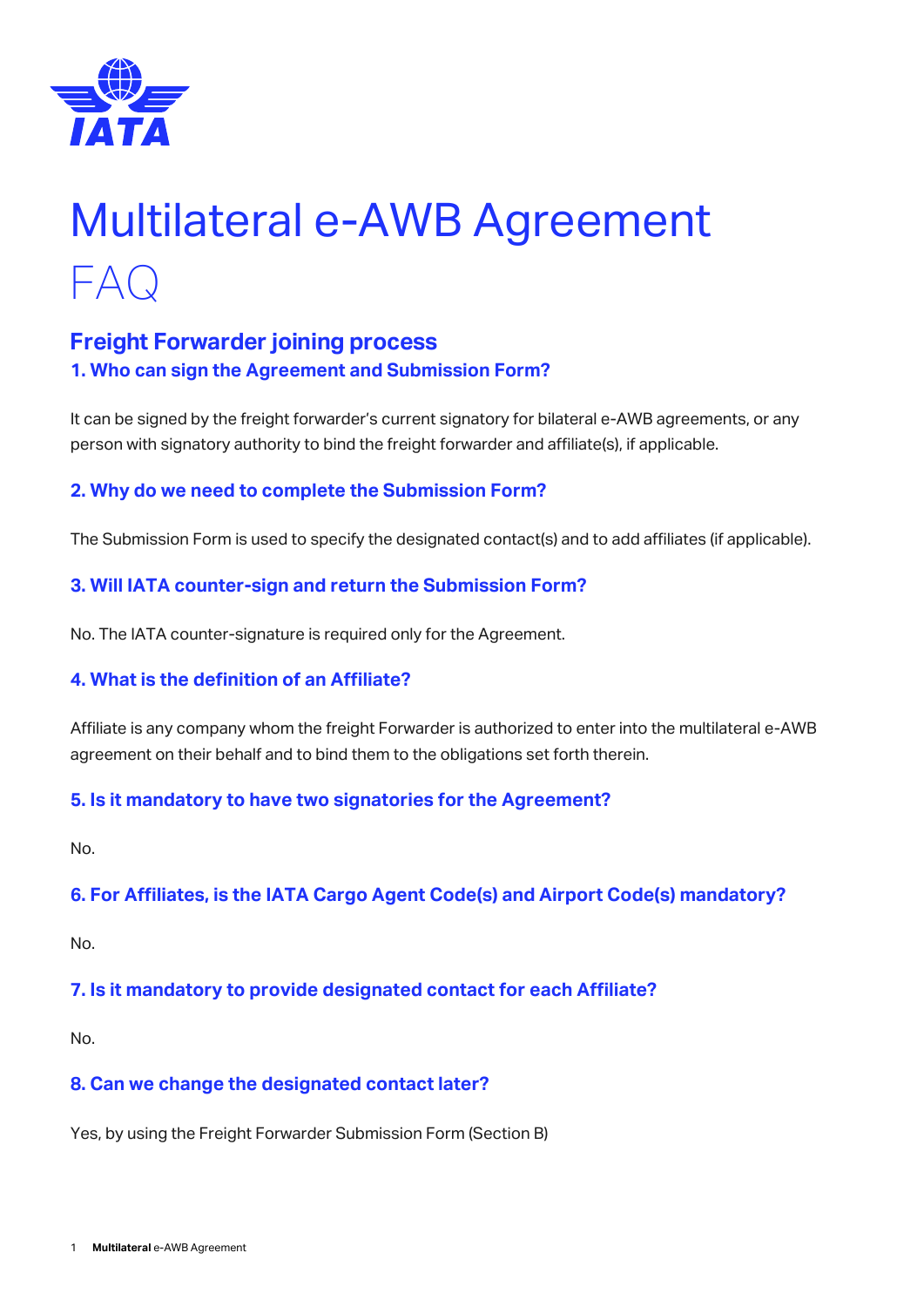

## **9. Can we add or remove Affiliates to the Agreement later?**

Yes, by using the Freight Forwarder Submission Form (Section A).

# **Airline joining process**

**1. How can airline join the multilateral e-AWB agreement?**

By completing the Airline Submission Form.

#### **2. Who can sign the Airline Submission Form?**

It can be signed by the airline's current signatory for bilateral e-AWB agreements, or any person with signatory authority to bind the airline.

#### **3. Why do we need to provide the list of Airport locations?**

This is to inform the freight forwarders where the airline will accept e-AWB shipments.

#### **4. In case of a holding company for a group of Airlines, can we use one Form?**

No. A separate Airline Submission Form needs to be provided for each Airline.

#### **5. Can we add or remove Airport locations later?**

Yes, by using the Airline Submission Form (Section B).

#### **6. Can we change the designated contact later?**

Yes, by using the Airline Submission Form (Section C).

# **About the multilateral agreement**

# **1. Is there a fee charged by IATA for freight forwarders to join or participate to the multilateral e-AWB agreement?**

No.

# **2. Is there a fee charged by IATA for airlines to join or participate the multilateral e-AWB agreement?**

No.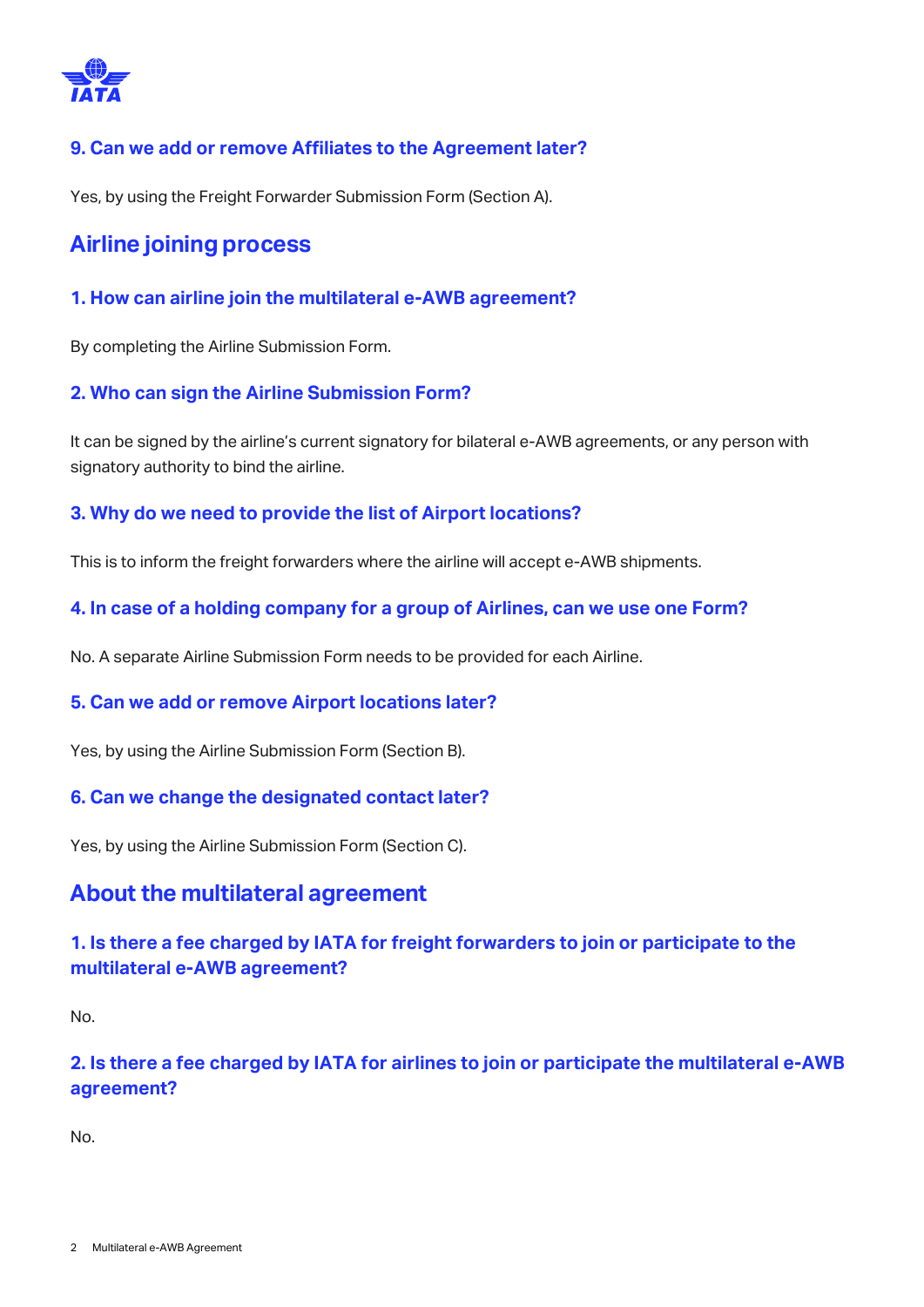

# **3. Is it mandatory for IATA Member Airlines to participate to the multilateral e-AWB agreement?**

No.

# **4. Will the multilateral e-AWB agreement apply to domestic shipments also?**

The IATA air waybill is meant to be used for international transportation only. Similarly, the multilateral e-AWB agreement is meant to be used for international shipments only.

# **5. In the bilateral e-AWB agreement (RP1670), there was a second alternative for dispute resolution by specifying an applicable Jurisdiction. Why is it missing in the multilateral agreement?**

RP1670 is a bilateral agreement, where parties could mutually agree on a jurisdiction for dispute resolution. It is not possible however to specify such a specific location in a "standard" multilateral agreement.

# **6. If all disputes are solved by an arbitration or a mediation, how does a governing law relate to this Agreement?**

Governing law assists arbitrators in interpreting contract and deciding the rights and obligations of the parties in the event of a dispute.

# **7. The Warsaw concept was defined in Annex D of RP1670 with clear handling procedures. Why it is missing in the multilateral agreement?**

Article 1.2 of the Multilateral Agreement covers Warsaw shipments, although not in the same detail as in RP1670. This is because a recommended practice allows parties to deviate from its terms on a bilateral basis depending on the capabilities of the parties entering into the agreement.

However as a resolution, the multilateral agreement cannot be deviated from its terms and it was decided that participants should be provided the flexibility i.e. in situations that require issuance of a paper air waybill, airline would be authorized (but not obliged) to make out and sign the paper air waybill on behalf of freight forwarder. The airline and freight forwarder can decide bilaterally that the forwarder would bring paper air waybills in such cases, or they are free to adopt the procedures outlined in Annex D of RP1670 as an IATA best practice.

# **8. Are we obliged to do e-AWB after joining the Multilateral e-AWB Agreement?**

No. The Agreement enables, but does not oblige parties to do e-AWB.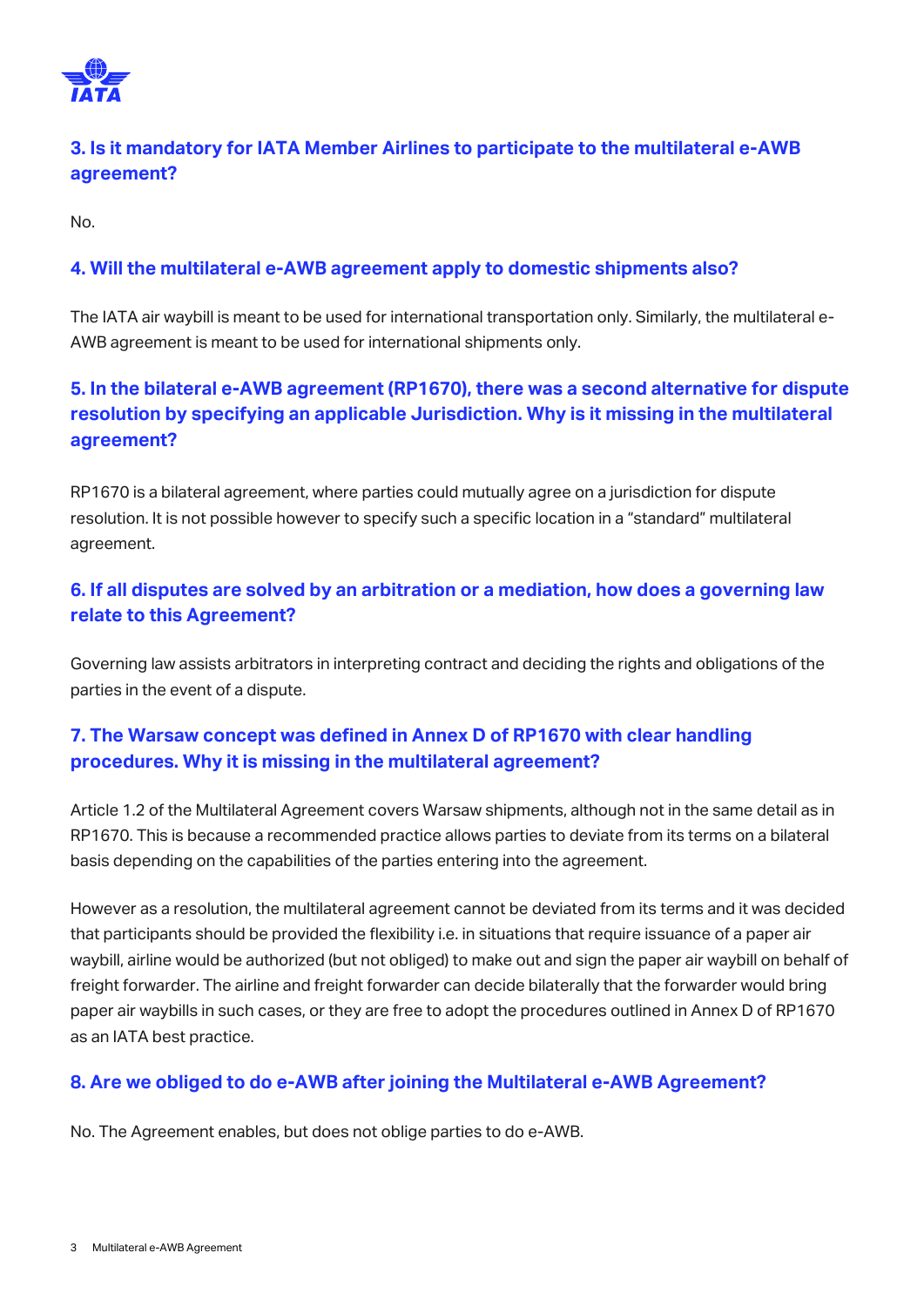

## **9. Do we have the flexibility to decide with whom we will do e-AWB?**

Yes, through the Activation process.

# **Activation Notice**

# **1. I am a freight forwarder and I have joined the multilateral e-AWB agreement. My airline partner has also joined the agreement. Can we now start doing e-AWB right away?**

No. Do not start e-AWB until you receive the Activation Notice from your airline partner.

#### **2. Why is the Activation Notice required before starting e-AWB?**

This is because pursuant to Resolution 672, Attachment A, Article 3.1, freight forwarder shall only commence tendering cargo shipments under the Multilateral e-AWB Agreement to airline on the date after that airline sends Activation Notice to freight forwarder.

#### **3. What is the Activation Notice, what does it contain and why is it needed?**

Before starting to do e-AWB, airline and freight forwarder need to:

- Discuss and decide the locations where they will start e-AWB
- Together validate and ensure e-AWB operational readiness of both parties (business processes, electronic communication, data quality, etc) at the location(s)

The Activation Notice is a formal means for an airline to confirm to freight forwarder, after the validation process, about the location(s) and date(s) where they mutually decide to start e-AWB.

#### **4. Do freight forwarders need to also send Activation Notice to airline?**

No.

# **5. I am a freight forwarder and I received an Activation Notice from an airline. I do not agree with the details mentioned (partly or completely). What should I do?**

Freight forwarder should immediately notify airline that the Activation Notice is not accepted.

# **6. I am an airline and I have sent an Activation Notice to my freight forwarder partner. Do I need a formal confirmation before I can accept e-AWB shipments?**

There is no requirement for a formal confirmation from freight forwarder. For example, freight forwarder is not required to counter-sign the Activation Notice and return to airline. However, as with usual good business practice, airline is recommended to obtain an acknowledgement of receipt of the Activation Notice from the freight forwarder.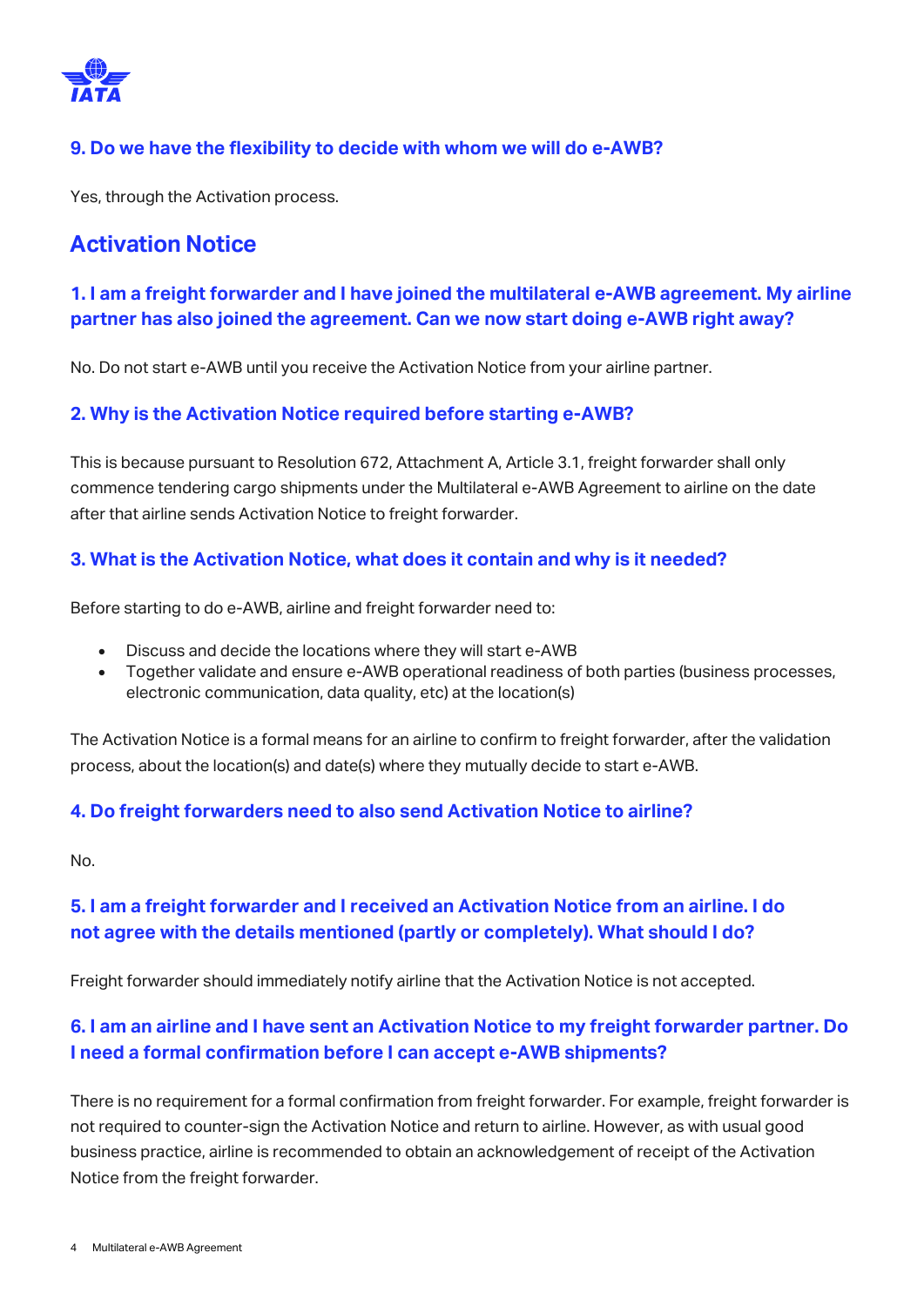

# **7. I am an airline. Do I need to send the original signed Activation Notice to freight forwarder or can I send a scanned copy by e-mail?**

The Activation Notice could be sent by email, certified mail, or by express courier, as mutually acceptable for both parties.

#### **8. I am an airline. Who is authorized to sign the Activation Notice in my company?**

The Activation Notice can be signed by signed by any person with authority to bind the airline. It is recommended that airlines define an internal policy on who will issue/sign the Activation Notices and how the records will be maintained.

# **9. I am an airline. Can I activate multiple locations with a freight forwarder using a single Activation Notice?**

Yes.

# **10. Is the activation done on an origin-destination basis or is it for all destinations from an airport location?**

The activation is usually for all destinations from a location. But parties have the option to indicate specificities (applicable routes, or types of cargo) by using the comments column in the Activation Notice.

#### **11. Do we need to send copy of the Activation Notice to IATA?**

No.

#### **12. Do we need to inform IATA on the activations?**

No. The activation process is strictly managed between the airline and freight forwarder only. There is no requirement to notify IATA on the activations.

# **13. What happens if Activation Notice is sent by Airline without confirmation from Freight Forwarder?**

The Agreement states that the Activation Notice must be sent only upon both airline and freight forwarder mutually confirming locations and start dates. Any Activation Notice sent which is not in accordance with the Agreement would not be considered valid.

# **14. As a freight forwarder, after joining the Multilateral e-AWB Agreement can I right away start e-AWB with my airline partner?**

After joining, a freight forwarder should first engage with its airline partner(s) to discuss and mutually confirm operational and technical readiness, including ability to send/receive electronic communications